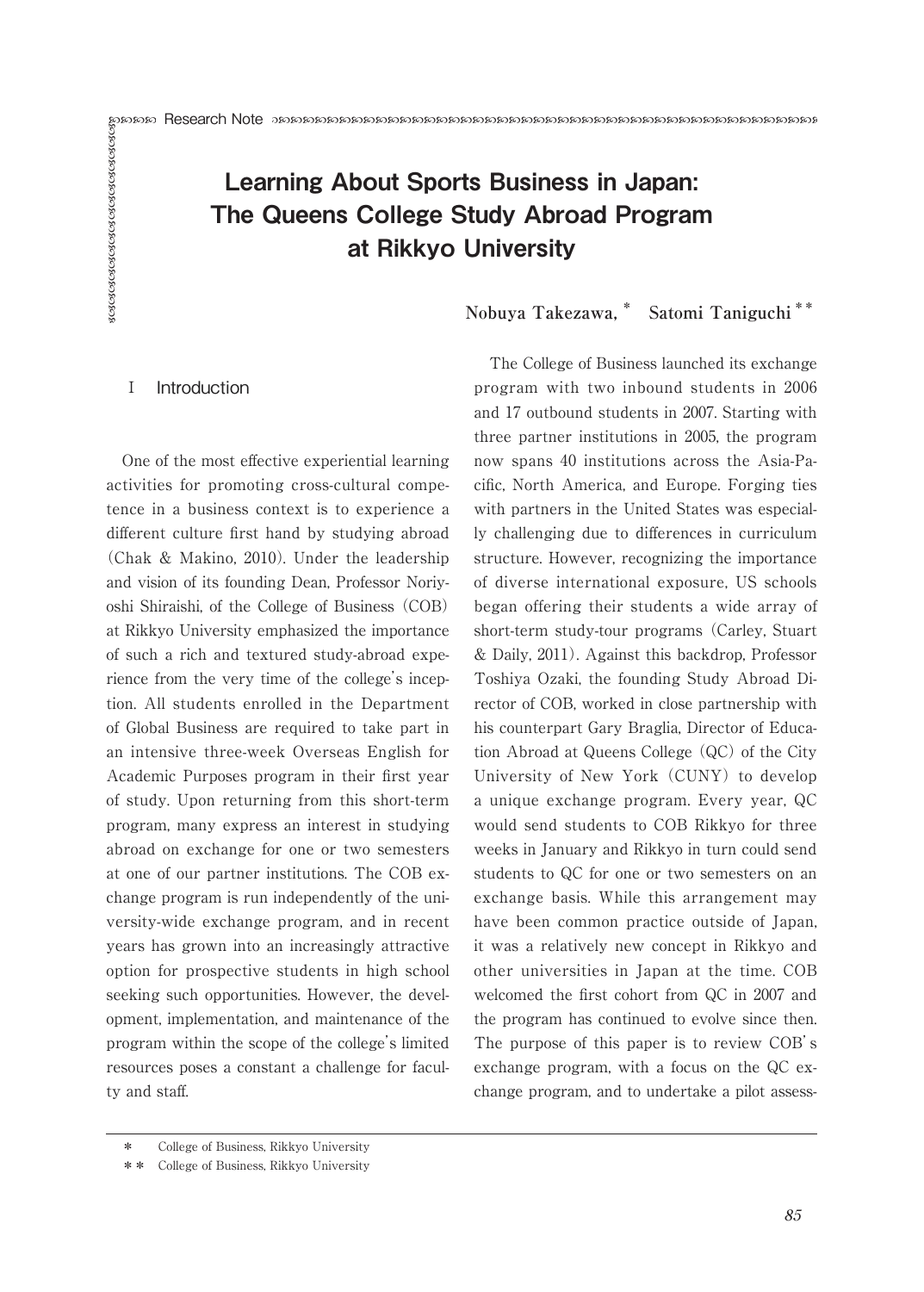ment of student learning in the two most recent student cohorts from Queens College CUNY.

# Ⅱ The College of Business Study Abroad Program

The COB student exchange program is an integral part of studies at the College of Business and affords students the opportunity to immerse themselves in a different culture while continuing their business studies in English. In a survey of undergraduate business students at eight universities in Hong Kong, Chak & Makino (2010) reveals that students find overseas exchange programs and local internships to be the preferred "out-of-classroom" experiential learning activity. They further adapted a 12 item self-directed learning readiness scale to measure self-directed learning efficacy for "outof-classroom" learning activities. The study finds that students who engaged in internships and/ or study abroad obtained higher self-efficacy scores than students who did not participate in such experiential learning activities. Hence, the empirical evidence stands in support of COB's establishment of a robust exchange program to promote personal growth, enhance learning outcomes and develop cross-cultural competence in its students.

A tangible result of self-directed learning from the COB exchange program is COBBY or the "college of business buddy" student organization. In 2009, COBBY was launched as a student-led initiative by those who returned from exchange and recognized the importance of sharing their experiences abroad with their peers and providing a welcoming atmosphere for inbound exchange students. Today, COBBY is recognized as an official student organization in the College of Business, providing assistance with the study abroad fairs held in the Fall term as well as organizing events and providing support to improve the quality of experience for inbound students in the spirit of Japanese styled hospitality, omotenashi.

Over the last 15 years COB strived to forge and foster relationships with recognized, internationally accredited programs around the world (Figure 1 and Table 1). As more partner institutions come onboard, we note a proportional increase in both inbound and outbound students on exchange (Figure 2). We also witnessed an improvement in the overall academic record of COB outbound students as evidenced in cumulative GPA and English proficiency test

Figure 1 Number of COB Partner Universities

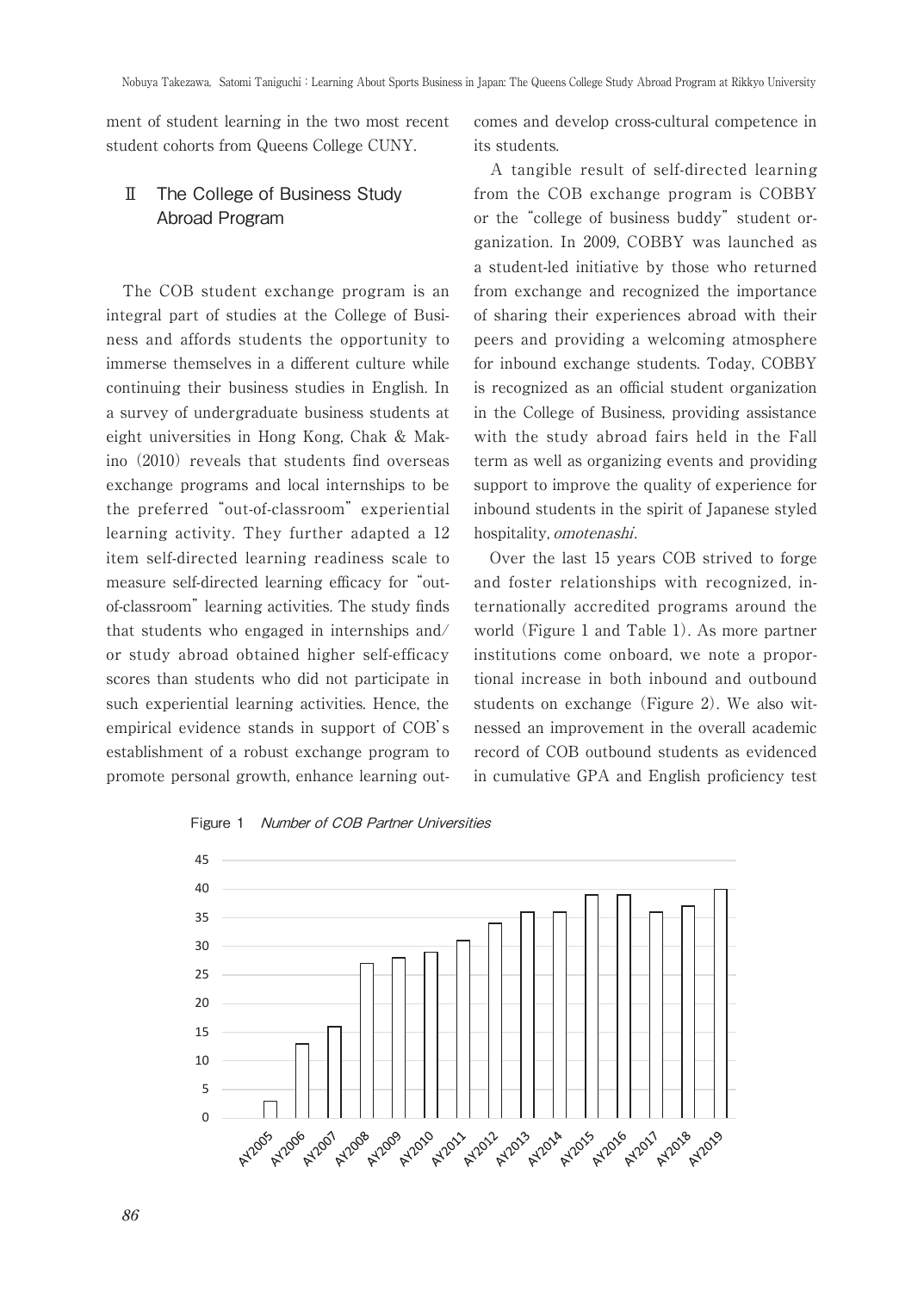| Partner                             | Country     | Partner                           | Country    |
|-------------------------------------|-------------|-----------------------------------|------------|
| Queensland University of Technology | Australia   | Deakin University                 | Australia  |
| University of Victoria              | Canada      | HEC Montreal                      | Canada     |
| Queen's University                  | Canada      | University of Quebec at Montreal  | Canada     |
| Beijing Normal University           | China       | Shanxi University                 | China      |
| Aarhus University                   | Denmark     | Copenhagen Business School        | Denmark    |
| University of Turku                 | Finland     | Hanken School of Economics        | Finland    |
| NEOMA Business School               | France      | <b>ESCEM Business School</b>      | France     |
| IESEG School of Management          | France      | <b>EDHEC Business School</b>      | France     |
| <b>EBS Business School</b>          | Germany     | Cologne Business School           | Germany    |
| University of Tuebingen             | Germany     | Hong Kong Polytechnic University  | Hong Kong  |
| Kyung Hee University                | Korea       | <b>ISCAE</b>                      | Morocco    |
| BI Norwegian School Management      | Norway      | Norwegian School of Economics NHH | Norway     |
| Singapore Management University     | Singapore   | University of Ljubljana           | Slovenia   |
| Uppsala University                  | Sweden      | Lund University                   | Sweden     |
| ZHAW School of Management and Law   | Switzerland | Chang Gung University             | Taiwan     |
| Radboud U., Nijmegen School of Mgmt | Netherlands | University of Stirling            | UK         |
| University of Hawaii at Hilo        | <b>USA</b>  | University of Missouri, St. Louis | USA        |
| Queens College, CUNY                | <b>USA</b>  | California State U., San Marcos   | <b>USA</b> |
| Ohio State University               | <b>USA</b>  | Northeastern University           | <b>USA</b> |
| Eastern Kentucky University         | <b>USA</b>  | Foreign Trade University          | Vietnam    |

Table 1 List of COB Partner Institutions (as of AY2020)

scores (Table 2). This is in large part due to the efforts of the faculty in the Bilingual Business Leadership Program (BBL) and Department of Global Business.

Unlike the university wide exchange program at Rikkyo, the COB exchange program is designed such that credits earned at the partner institution will count towards Rikkyo University's graduation requirements. This unique feature of the COB program makes it possible for students to graduate in four years with a memorable study-abroad experience. From 2014, outbound COB students, transferred the equivalent of 10 Rikkyo credits per term on average. This supports our claim that most COB students (on exchange) complete close to the equivalent of a full academic load at Rikkyo, after accounting for non-transferable credits from language-related courses. Expanding beyond undergraduate student exchange, the exchange program now invites graduate students from top-tier universities around the world to study in the all English Master International Business (MIB) program for one or two terms bringing an added layer of diversity to the program. Since cross-cultural communication and awareness are essential skills in today's global economy, and is a central pillar of COB's five-year accelerated BA-MIB program, students on this track are required to spend one year abroad on exchange.

As a result of these efforts, the Japan Student Services Organization, JASSO, awarded the COB study abroad program with generous scholarships to support study abroad opportunities for motivated students in financial need (Table 3). In AY2017, the College of Business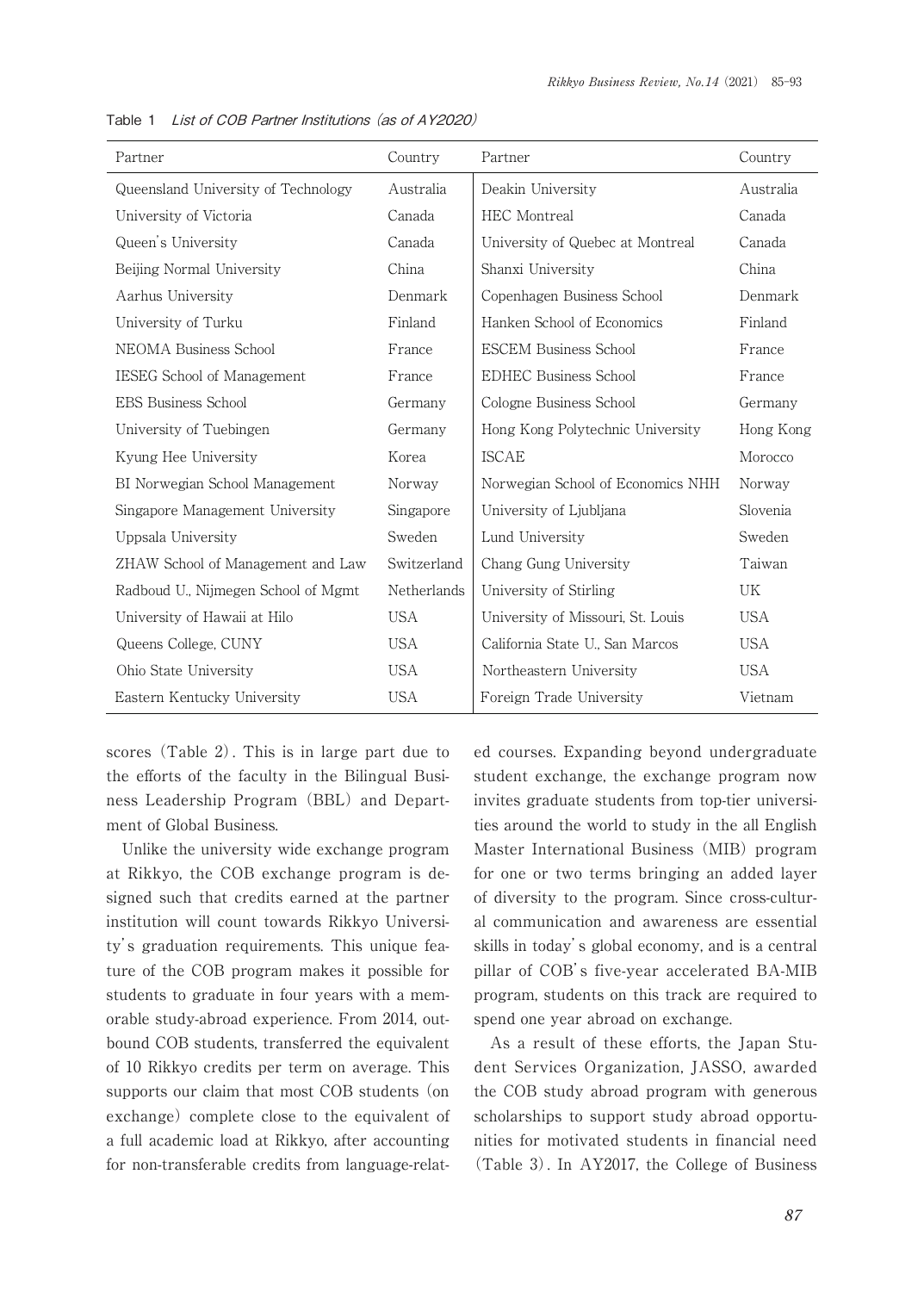

Figure 2 Number of Inbound and Outbound Exchange Students

Table 2 Average GPA and Test Scores of COB Outbound Students

|         | GPA  | TOEFLIBT | <b>IELTS</b> |
|---------|------|----------|--------------|
| AY2009  | 2.97 | 61 90    |              |
| AY2010  | 2.92 | 63.07    |              |
| AY2011  | 3.03 | 63.86    |              |
| AY2012  | 3.12 | 67.32    |              |
| AY2013  | 3 17 | 7385     |              |
| AY2014  | 3.01 | 73 84    | 5.83         |
| AY2015  | 321  | 72.14    | 60           |
| AY2016  | 3 27 | 70.00    | 60           |
| AY 2017 | 3.11 | 75.47    | 6.12         |
| AY2018  | 3.13 | 83.36    | 6.03         |
| AY2019  | 3.15 | 78.22    | 6.10         |
|         |      |          |              |

was granted full funding renewable up to three years from JASSO. The application was submitted independent of the university wide program enabling us greater latitude in providing financial support for COB students. In the most recent application round of AY2020, the COB study abroad program was the only exchange based program in Rikkyo to be honored with funding from JASSO. The scholarships renewed for another three years of funding included support for students on the international double degree track in the Masters International Business (MIB) program.

# Ⅲ Hosting Students from Queens College

The first cohort of 13 students from Queens College arrived at Rikkyo in January 2007, allowing the COB to send three students to study in New York the following academic year. Over the past decade, COB and QC have found a mutually agreeable balance at approximately 15 short-term inbound students from QC and three outbound student-semesters from COB each year (Figure 3). In other words, five QC students on the 3 credit short term program balances with one COB student-semester of approximately 15 credits.

Students from Queens College arrive in Japan on January 2nd each year as part of a larger cohort of students enrolled in a broader Japan study abroad program. After one week, the students splinter into smaller groups focusing on a particular aspect of Japanese studies. The College of Business organizes and hosts the "Business in Japan" component of this larger program. Held at Rikkyo's Ikebukuro Campus, the "Business in Japan" segment is a key element of the QC study-tour program. A study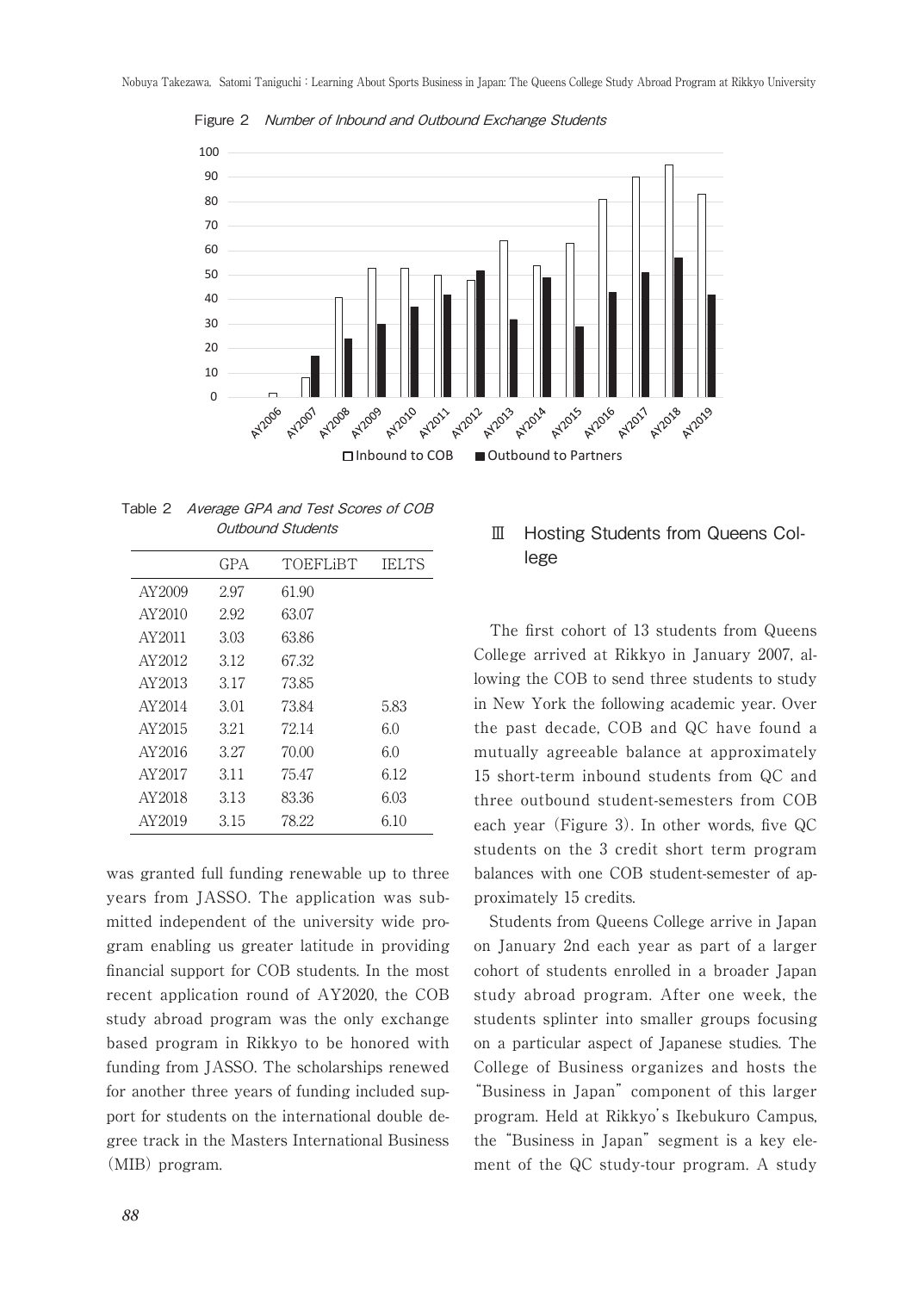| Academic Year                          | Inbound Budget               | Outbound Budget              | Total Budget                     |
|----------------------------------------|------------------------------|------------------------------|----------------------------------|
| AY2014 Waitlisted (Reduced Budget)     | ¥ 6,720,000                  | ¥ 6,110,000                  | ¥12,830,000                      |
| AY2015 Waitlisted (Reduced Budget)     | ¥ 5.760.000                  | ¥4.720.000                   | $\text{\textsterling}10,480,000$ |
| AY2016 Waitlisted (Reduced Budget)     | ¥15,120,000                  | ¥19,600,000                  | ¥ 34,720,000                     |
| AY2017Proposal Accepted (Full Budget)  | $\text{\textless}24.160.160$ | ¥ 34,570,000                 | ¥58.730.000                      |
| AY2018Proposal Accepted (Full Budget)  | ¥15.520.000                  | $\text{\textless}24.400.000$ | $\text{\textsterling}39,920,000$ |
| AY2019Proposal Accepted (Full Budget)  | ¥13.120.000                  | $\text{\textless}26.600.000$ | 439.720.000                      |
| AY2020Proposal Accepted (Full Budget)  | ¥ 27.760.000                 | ¥ 24.720.000                 | ¥52,480,000                      |
| AY2021 Proposal Accepted (Full Budget) | ¥19.440.000                  | ¥18,200,000                  | ¥37,640,000                      |

Table 3 COB JASSO Scholarship Budget





Note: COB outbound students study for one or two terms full time at QC. QC students are on a short-term program to COB.

tour being defined as "an activity of learning and researching through personal visits to one or more unfamiliar sites, where those sites (the human participants, their interaction, lifestyles, cultures) are the subject of study" (Miao, 2006, p. 423).

The "Business in Japan" segment of the program included a series of lectures, discussion sessions and site visits with COB instructors (Table 4). Each year, full time COB faculty actively engaged in lectures ranging from topics on accounting & finance, to strategy and to case based lectures on companies such as Nissan with enthusiasm. Full time COB faculty also welcomed QC students to participate in regularly scheduled classes affording the students an immersive view into the Department of Global Business by observing both a typical lecture with more than 100 students in attendance and participating in a traditional Japanese university-style seminar, or zemi, which espouses smallgroup interactions. This gave QC students a preview of the full study abroad experience at Rikkyo or other Japanese universities. For COB students, the interactive sessions brought greater diversity to the classroom and an opportuni-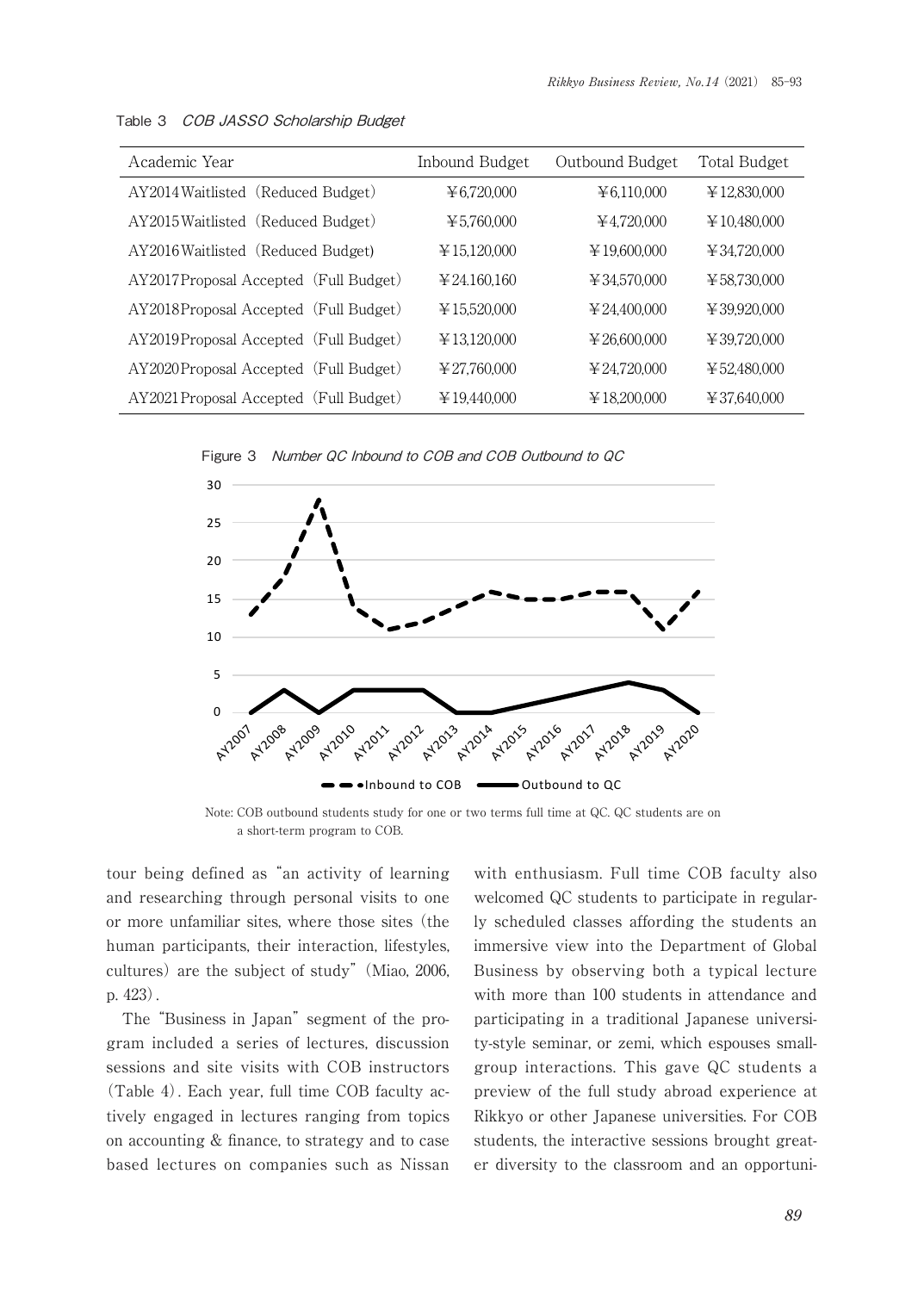| Toshikata Amino  | Scott Davis                | Herbert Donovan | Takabumi Hayashi  |
|------------------|----------------------------|-----------------|-------------------|
| Goro Hoshi       | Chie Iguchi                | Adam Johns      | Takashi Kosaka    |
| Roy Larke        | Masaki Matsunaga           | Ayano Nishihara | Yosuke Nagashima* |
| Noriaki Okamoto  | Toshiya Ozaki              | Yuka Sakurai    | Hiroshi Sasaki*   |
| Douglas Schules* | Nobuya Takezawa* TaizoTaya |                 | Yosuke Tsuji*     |
| Masaru Yokoi*    |                            |                 |                   |

Table 4 Faculty Instructors Affiliated with Program:  $2007 \sim 2020$ 

Note: Names in alphabetical order.

\* "Sports Business in Japan" instructors.

ty to share their thoughts with and learn from students with different cultural backgrounds. As noted by Sakurai (2012) "participants are able to broaden their perspectives and gain new ideas and thoughts by comparing and contrasting their own attitudes to those of local students" (p. 137). Many participants from QC commented that their discussion in class and conversations out of class with Rikkyo students enhanced their learning experience.

The Rikkyo University and Queens College exchange agreement changed my life and the lives of many students who had the privilege to attend the program. I was a student in the first QC cohort who studied at COB, back in 2007. The program was an eye-opening experience, and I learned so much about Japanese culture and business from the COB faculty. Few years later, I became director of education abroad at QC, and I witnessed firsthand the positive impact on Japanese and American students. Queens College and CUNY are proud of the exemplary relationship we have with Rikkyo University.

Mohamed Tabrani Director of Education Abroad at Queens College (2011-2019) Director of International Programs and Study Abroad at Brooklyn College

From AY2018, COB developed a themed program designed to provide exposure to a specific industry in Japan. Based on the expertise of COB faculty at the time, we elected to take an experiential approach to familiarizing students with the different aspects of the sports industry settling on the theme of "Sports Business in Japan" (Table 5) for January 2019 and 2020. 11 students participated in 2019 and 16 students in 2020 for a total of 27 students from different colleges within the CUNY system. While many students majored in business or management related fields, students specializing in other fields within the social sciences or natural sciences also participated in the program.

Accompanied by volunteer COB student guides, QC students first engaged in a sports retail field study in selected areas around Tokyo, with the objective of observing and experiencing sports retail culture in Japan. This exercise is intentionally scheduled early in the program to help QC students familiarize themselves with the Tokyo public transportation system and more importantly to interact with COB students in an informal setting. Groups are provided guideline questions and maps and briefed in general etiquette when entering stores in the Tokyo area. On the following day, students are required to present on their findings and to compare their experience with shops in New York City, thereby beginning to reveal and understand subtle cultural differences.

The field study is then followed by a series of lectures to brief and prepare students for site visits including sporting events. Students are similarly expected to document their experience at sporting events such as a Sumo tournament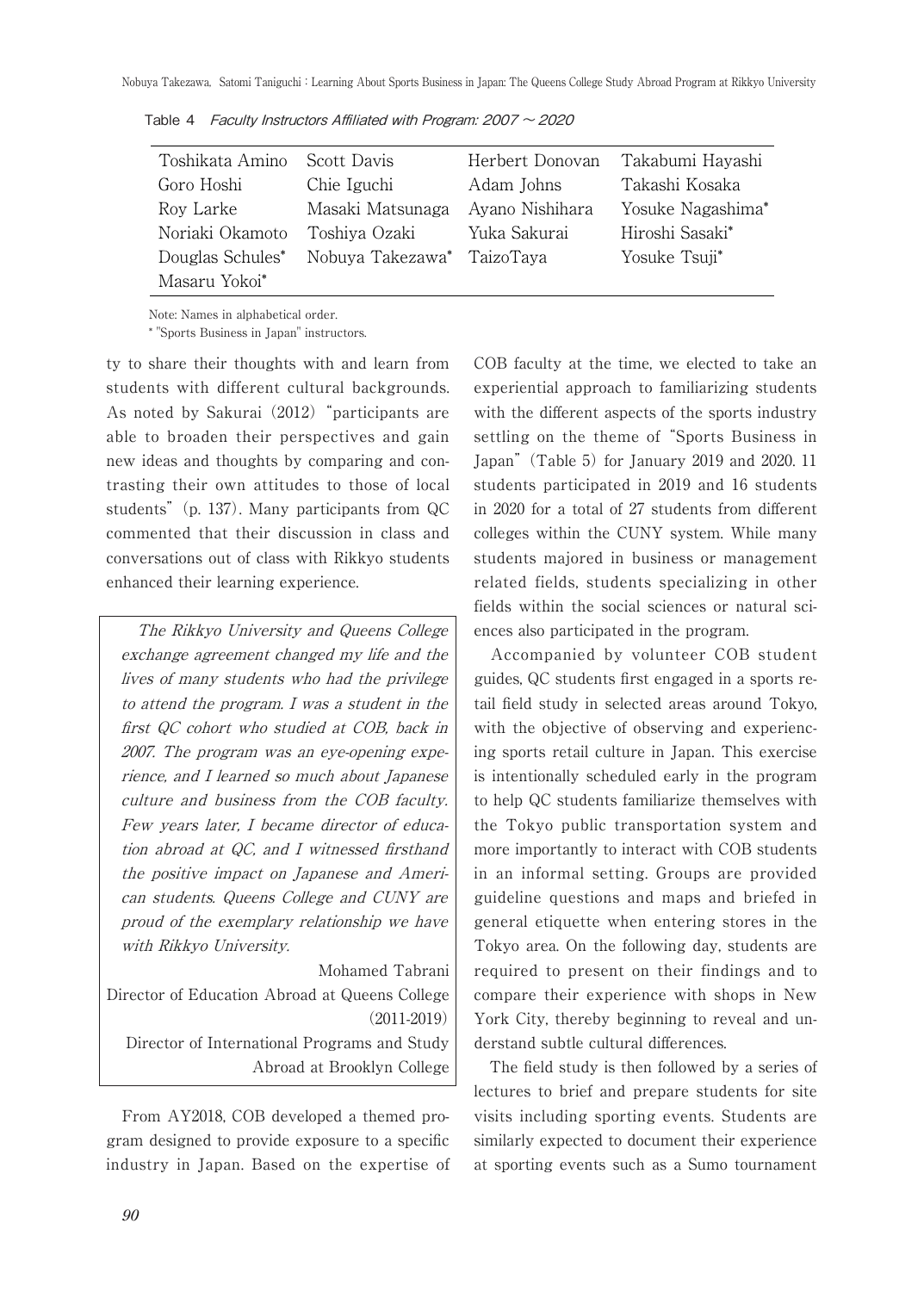#### Table 5 Model Program: Sports Business in Japan

- Introduction and Orientation: Orientation to the program, self-introductions, campus and Ikebukuro tour, event hosted by the"college of business buddy" student organization (COBBY).
- G Sporting Goods Retail Field Study and Debriefing: Form groups of 4 students to visit different pre-determined destinations in Tokyo to observe and collect information on retail stores. Students report on their findings in a debrief session.
- Interactive Lectures: Introduction to Sports Business, Sports Finance, Sports Marketing & Baseball, Creative Industries and Sports, Ski Industry
- Geminar and Workshops: Creative Industries and eSports, Kendo workshop
- Gite Visit and Debriefings: Sumo Tournament, B League basketball game, Panasonic, Japan Airlines, Hakuba Valley Ski Resort
- Final Report on Ski Resort Industry: Group presentations based on site visit to Hakuba Valley.

and a B. League basketball game. In observing professional sports in Japan first hand, students can compare and reflect on their consumer-fan experience in Japan with their experience in New York city. QC student interaction with COB student volunteers is a unique facet of this short-term program that encourages students to share their views of sports business in a less formal setting. Finally, students engage in a study of the Hakuba Valley ski resort managed and operated by Nippon Ski Resort Development (NSD). After touring the resort facilities and interacting with NSD management, students are tasked with proposing new business opportunities for the resort drawing on their learnings and experiences of the previous two weeks.

## IV Assessing the Learning Experience

At the close of the program, students write a reflective essay on their experience and learning. Here, learning is perceived as a process based on experience. In other words, "learning is the process whereby knowledge is created through transformation of experience" (Kolb, 1984, p. 38). Asking students to engage in reflective essay or journal writing is thought to be an effective way to gauge such learning (Maellaro, 2013; Zahra, 2012). To measure the extent to which the "learning process" of the program is achieved, we focused specifically on issues related to sports and culture (New York vs Tokyo) and learning about the business of sport. In analyzing the reflective essays, we employed Kolb's (1984) learning cycle framework which purports that experiential learning takes place through the interaction of theory and experience in four stages or modes: concrete experience, reflective observation, abstract conceptualization, and active experimentation. The Kolb learning cycle is thoroughly documented in the experiential education literature, providing us with a meaningful framework to explore the learning process of the participants through their reflective essays. We are cognizant of the shortcomings of this approach and that learning is holistic in nature, going beyond the individual learning initially formulated in the Kolb model (Kayes, 2002; Quay, 2003; Seaman, 2008 among others).

Concrete experience involves "the here and now." A detailed description of what happened or of the environment without any attempt at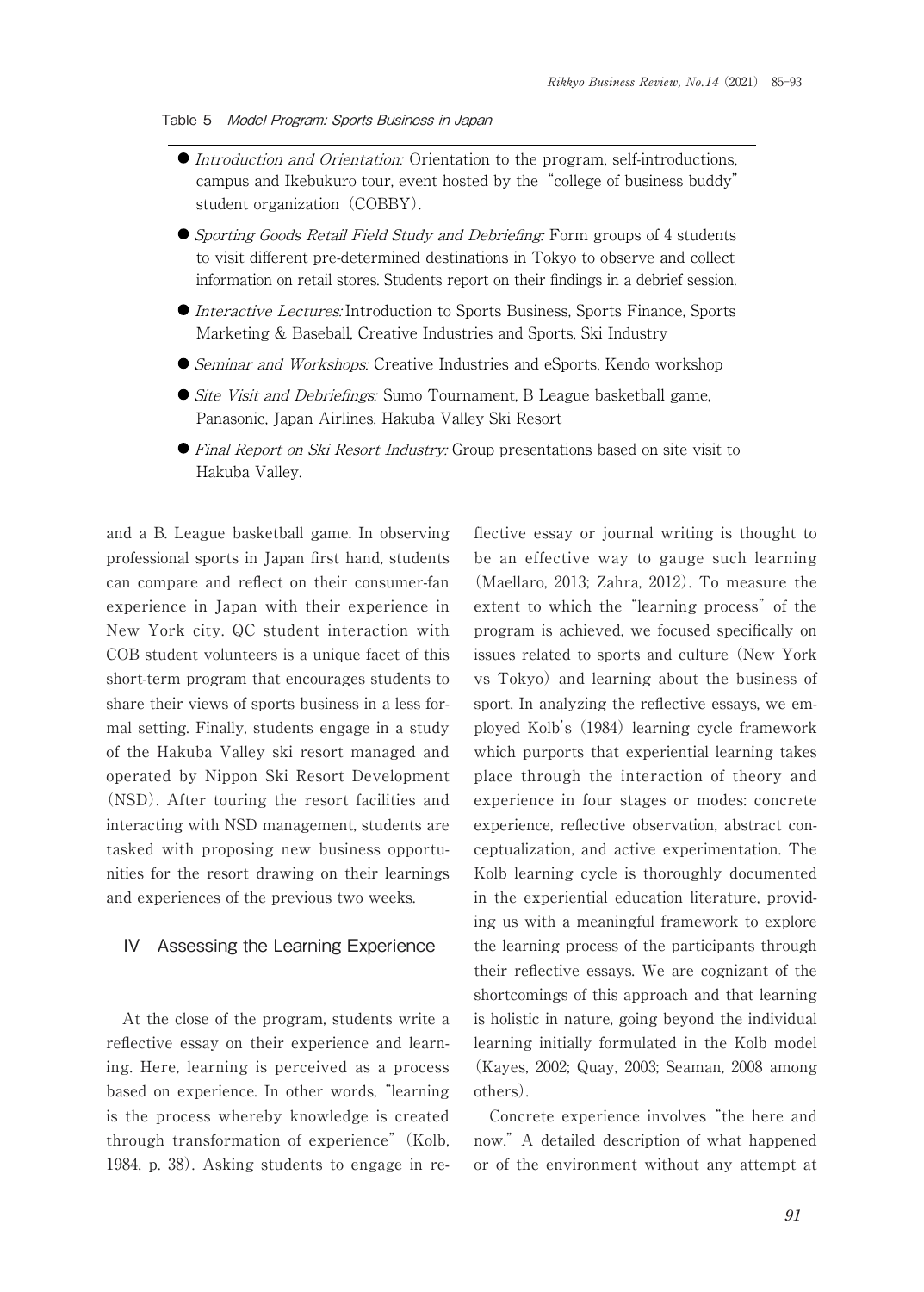interpretation is categorized as concrete experience. When students begin to understand and think about the meaning of the experience from different perspectives, this takes them to the next step of reflective observation. The third stage, abstract conceptualization, requires the student to demonstrate the use of logic and concepts "to build general theories about experiences and new perspectives" (Maellaro, 2013, p. 235). Finally, active experimentation is where students express a willingness to try something different by applying the "general theories" to personal situations.

As our study is exploratory in nature, the learning experience is broadly defined and we need not strictly adhere to the definitions in the Kolb learning cycle. Our framework of analysis is semi-structured in that we solely focus on two predetermined themes, sports and culture, and learning the business of sport, when assessing student essays. For each of the two themes, the authors read and categorized the essays into one of the four stages in the learning cycle based on our interpretation of the content. For example, if students outlined an observation in considerable detail and provided a comparison with their experience in New York, this would constitute reflective observation. Overall, the students exhibited an exceptional ability to compare and contrast their experience in Japan and the United States. Students were observant, picking up details such as the position and content of billboards and how arena staff worked to keep the stands clean. QC cohorts showed a high level of reflective observation, beyond what would be expected of an undergraduate

student with only three weeks of study and living experience in Japan. A few students applied theories learned in their home programs such as microeconomic theory, to better understand the pricing they observed at sports events in Japan. This would be coded as a case of abstract conceptualization. Given the short time span of the program, QC students had limited opportunity to engage in active experimentation. However, one student took the initiative to contact and visit an external sports organization, moving beyond their comfort zone and "actively experimenting" based on their limited exposure to Japan. Our assessment of the depth of reflection for the students in the program is summarized in Table 6.

While we coded depth of reflection of most students as reflective observation, we believe this constitutes substantial experiential learning even if the student did not go through the entire four stage cycle. As noted by Quay (2003), "experiential education requires further theorization of the relationship between reflection and concrete experience, beyond the basic fact of the existence of this relation" (p. 111).

# V Conclusion

The College of Business exchange program was launched in 2006 independent of the university wide program and its resources, requiring much innovation and creativity on the part of the faculty and staff involved. The program now boasts 40 partner universities around the world including internationally accredited institutions

Table 6 Depth of Reflection on Program Main Themes

| Kolb's Learning Cycle      | Sports and Culture | <b>Sports Business</b> |
|----------------------------|--------------------|------------------------|
| Reflective Observation     | 23                 | 24                     |
| Abstract Conceptualization |                    |                        |
| Active Experimentation     |                    |                        |